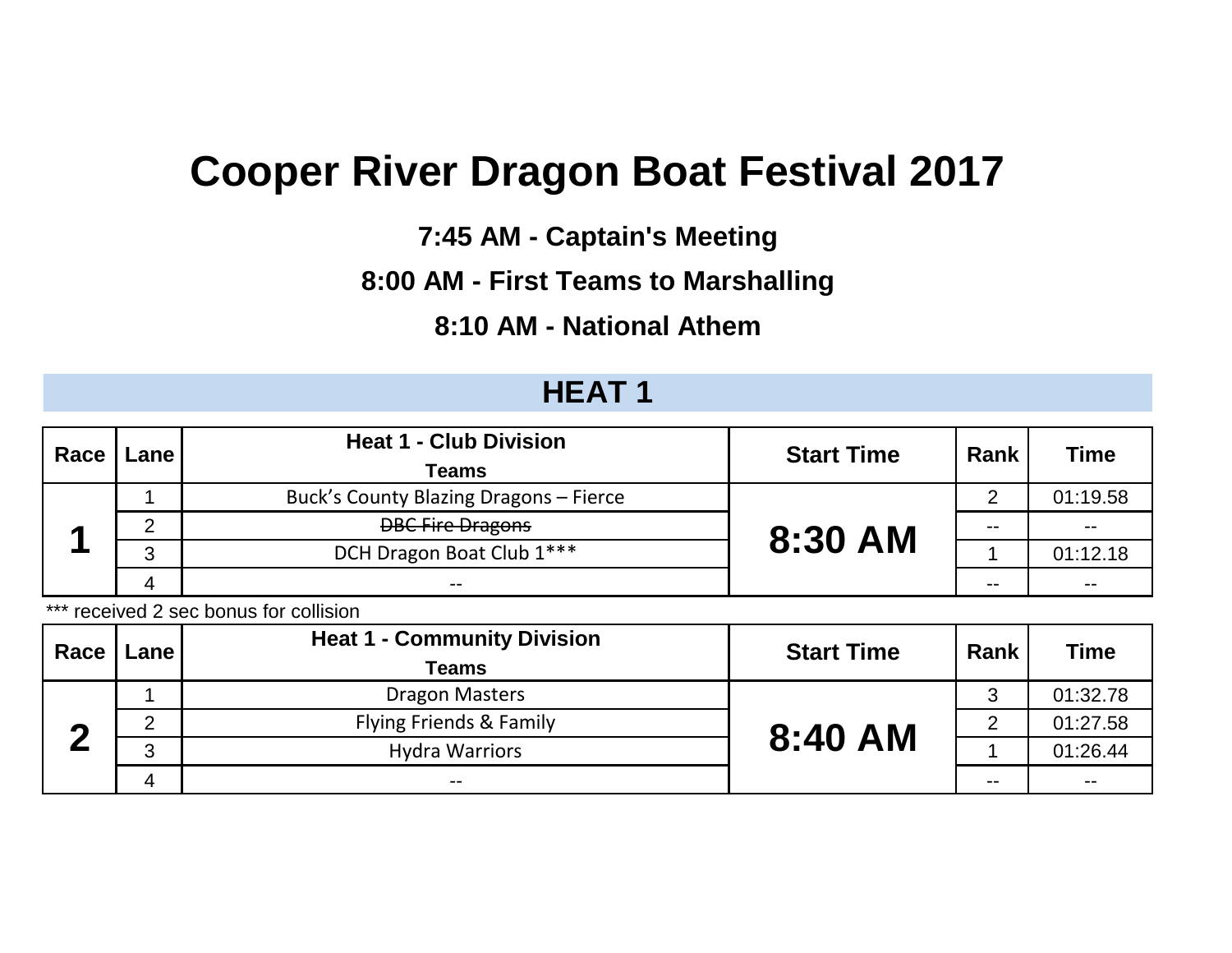| Race | Lane i | <b>Heat 1 - Women's Club Division</b><br>Teams | <b>Start Time</b> | Rank | <b>Time</b> |
|------|--------|------------------------------------------------|-------------------|------|-------------|
|      |        | <b>Annapolis Dragons</b>                       |                   | ⌒    | 01:25.16    |
|      |        | Bucks County Blazing Dragons - Fury*           |                   |      | 01:19.19    |
| 3    | ◠      | Hope Afloat USA 2                              | 8:50 AM           | ◠    | 01:35.30    |
|      |        | $- -$                                          |                   | --   | $- -$       |

| Race | <b>Lane</b> I | <b>Heat 1 - Community Division</b><br>Teams | <b>Start Time</b> | Rank  | <b>Time</b>   |
|------|---------------|---------------------------------------------|-------------------|-------|---------------|
|      |               | Inspira Dragons                             |                   | ◠     | 01:33.94      |
|      |               | <b>Periop Paddlers</b>                      | <b>9:00 AM</b>    | ≏     | 01:35.84      |
|      | ◠             | <b>Pottstown Dragon Warriors</b>            |                   |       | 01:19.09      |
|      | Δ             | $- -$                                       |                   | $- -$ | $\sim$ $\sim$ |

| Race    | Lane | <b>Heat 1 - Club Division</b><br><b>Teams</b> | <b>Start Time</b> | Rank  | <b>Time</b>              |
|---------|------|-----------------------------------------------|-------------------|-------|--------------------------|
|         |      | DCH Dragon Boat Club 2                        |                   | ◠     | 01:15.13                 |
|         |      | <b>Puff Puff Dragons</b>                      | <b>9:10 AM</b>    |       | 01:15.11                 |
| 53<br>J | - 2  | <b>Machestic Dragons</b>                      |                   | ◠     | 01:28.70                 |
|         | 4    | $- -$                                         |                   | $- -$ | $\overline{\phantom{a}}$ |

| Race | Lane | <b>Heat 1 - Women's Community Division</b><br><b>Teams</b> | <b>Start Time</b> | Rank | <b>Time</b>   |
|------|------|------------------------------------------------------------|-------------------|------|---------------|
|      |      | <b>DBC Dynamic Paddlers</b>                                |                   |      | 01:27.01      |
|      | ◠    | Like Big Boats and I Can Not Lie                           | 9:20 AM           | っ    | 01:37.06      |
| 6    | ⌒    | Kappa Slayers                                              |                   | ◠    | 01:43.33      |
|      |      | $- -$                                                      |                   | --   | $\sim$ $\sim$ |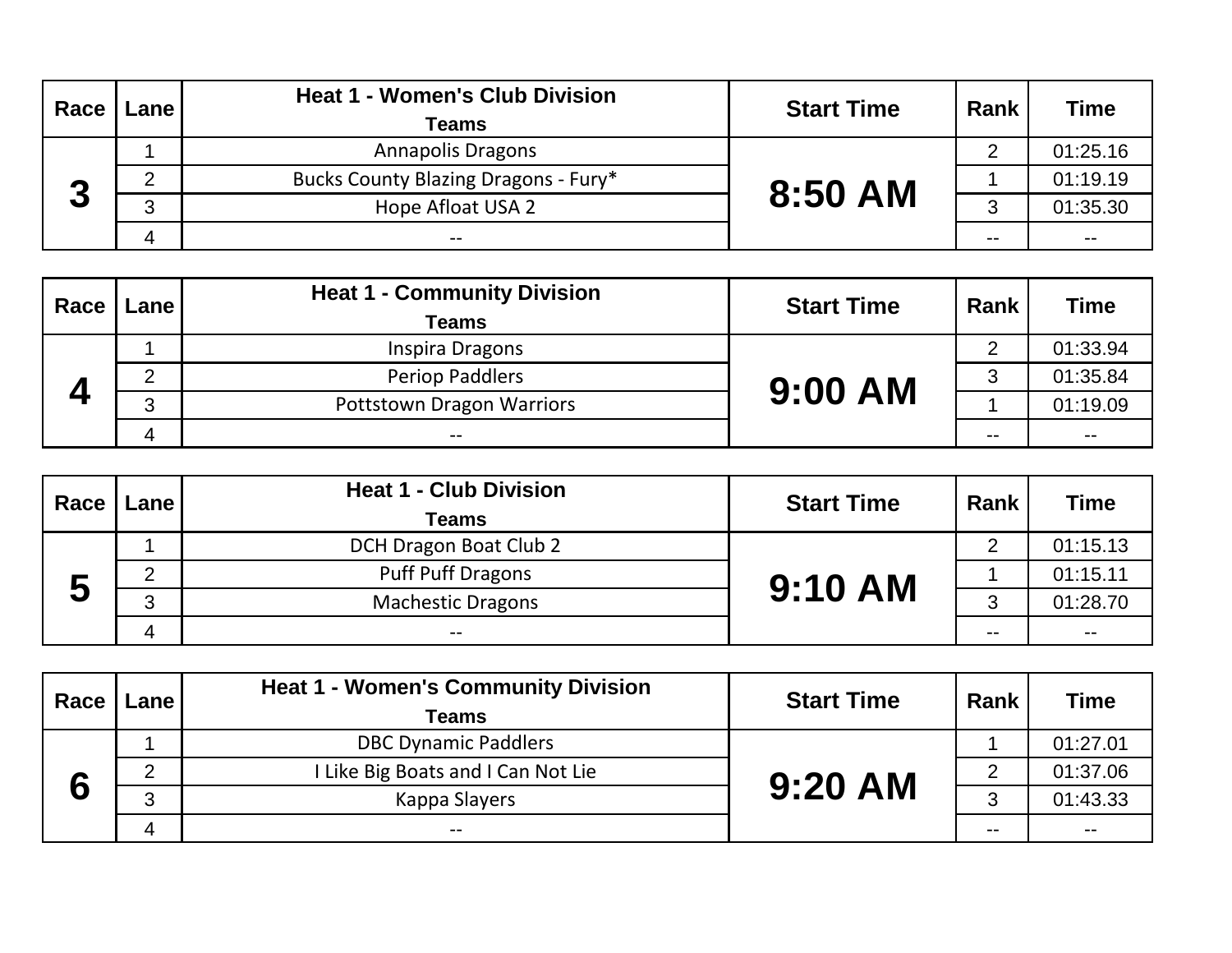| Race | Lane | <b>Heat 1 - Club Division</b><br><b>Teams</b> | <b>Start Time</b> | Rank | <b>Time</b> |
|------|------|-----------------------------------------------|-------------------|------|-------------|
|      |      | DCH Dragon Boat Club 3                        |                   | հ    | 01:18.28    |
|      |      | <b>River Runners</b>                          | 9:35 AM           | C    | 01:17.00    |
|      | ◠    | Tempest                                       |                   |      | 01:15.88    |
|      | Δ    | Xtreme NY                                     |                   | 4    | 01:20.11    |

| Race | Lane | <b>Heat 1 - Women's Community Division</b><br>Teams | <b>Start Time</b> | Rank  | <b>Time</b> |
|------|------|-----------------------------------------------------|-------------------|-------|-------------|
|      |      | The Witches of East Greenwich                       |                   |       | 01:36.34    |
| О    |      | <b>Viking Dragons</b>                               | $9:45$ AM         | ◠     | 01:37.33    |
|      |      |                                                     |                   | --    | $- -$       |
|      | 4    | <b>DBC Fire Dragons</b>                             |                   | $- -$ | 01:21.28    |

| Race | Lane I                    | <b>Heat 1 - Women's Club Division</b><br>Teams | <b>Start Time</b> | Rank  | <b>Time</b> |
|------|---------------------------|------------------------------------------------|-------------------|-------|-------------|
|      |                           | Philadelphia Flying Phoenix - Fire             |                   |       | 01:20.58    |
|      | ◠                         | <b>Schuylkill Dragons Gold</b>                 |                   | ⌒     | 01:26.40    |
| 9    | ◠                         | Philadelphia Flying Phoenix - Sr. C            | $9:55$ AM         | 3     | 01:28.53    |
|      | $\boldsymbol{\varLambda}$ | $- -$                                          |                   | $- -$ | $- -$       |

| Race | Lane | <b>Heat 1 - Community Division</b><br><b>Teams</b> | <b>Start Time</b> | Rank | <b>Time</b>   |
|------|------|----------------------------------------------------|-------------------|------|---------------|
|      |      | <b>Rising Sun</b>                                  |                   | ⌒    | 01:29.09      |
|      | ⌒    | <b>Trauma Naked Dragons</b>                        | 10:05 AM          | 3    | 01:29.86      |
| 10   | ◠    | Urban Promise                                      |                   |      | 01:21.75      |
|      |      | $\sim$ $\sim$                                      |                   | --   | $\sim$ $\sim$ |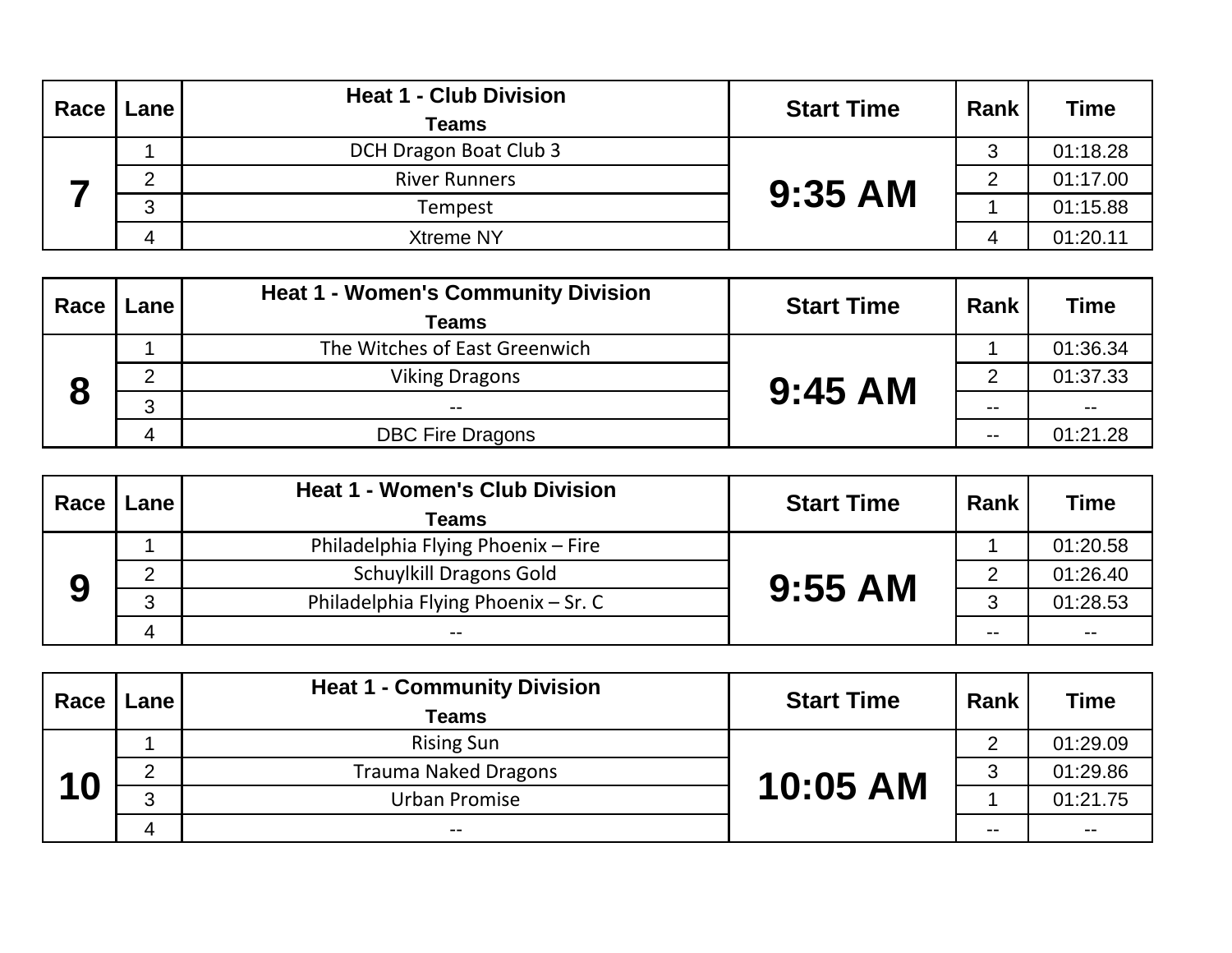| Race                                      | <b>Lane</b> | <b>Heat 1 - Women's Club Division</b><br><b>Teams</b> | <b>Start Time</b> | Rank  | <b>Time</b> |
|-------------------------------------------|-------------|-------------------------------------------------------|-------------------|-------|-------------|
|                                           |             | <b>Schuylkill Dragons Purple</b>                      |                   |       | 01:18.28    |
| $\begin{array}{c} \n 4 \\ \n \end{array}$ | ⌒           | Philadelphia Flying Phoenix - Sr. A                   | 10:15 AM          | 2     | 01:19.78    |
|                                           | ◠           | Pathways Team SOS NJ                                  |                   | ◠     | 01:29.81    |
|                                           | 4           | $- -$                                                 |                   | $- -$ | $- -$       |

| Race | Lane I        | <b>Heat 1 - ACS Division</b><br><b>Teams</b> | <b>Start Time</b> | Rank          | <b>Time</b>   |
|------|---------------|----------------------------------------------|-------------------|---------------|---------------|
|      |               | Against the Wind                             |                   | ⌒             | 01:27.13      |
| 12   | ⌒<br><u>_</u> | Hope Afloat USA                              | 10:25 AM          |               | 01:26.44      |
|      | ◠             | <b>River Sisters</b>                         |                   | $\Omega$<br>J | 01:29.93      |
|      | Δ             | $- -$                                        |                   | --            | $\sim$ $\sim$ |

# **HEAT 2**

| Race | Lane I | <b>Heat 2 - Club Division</b><br>Teams | <b>Start Time</b> | Rank | <b>Time</b>   |
|------|--------|----------------------------------------|-------------------|------|---------------|
|      |        | <b>Xtreme NY</b>                       |                   | ◠    | 01:15.68      |
|      | ⌒      | Buck's County Blazing Dragons - Fierce |                   | 3    | 01:17.68      |
| 13   | ◠      | DCH Dragon Boat Club 2                 | 10:35 AM          |      | 01:12.58      |
|      | Δ      | $- -$                                  |                   | --   | $\sim$ $\sim$ |

| Race | Lane I | <b>Heat 2 - Community Division</b><br><b>Teams</b> | <b>Start Time</b> | Rank  | <b>Time</b> |
|------|--------|----------------------------------------------------|-------------------|-------|-------------|
|      |        | <b>Dragon Masters</b>                              |                   |       | 01:31.61    |
| 14   | ⌒      | Inspira Dragons                                    | 10:45 AM          | 3     | 01:38.66    |
|      | ◠      | <b>Rising Sun</b>                                  |                   | ◠     | 01:36.83    |
|      |        | $- -$                                              |                   | $- -$ | $- -$       |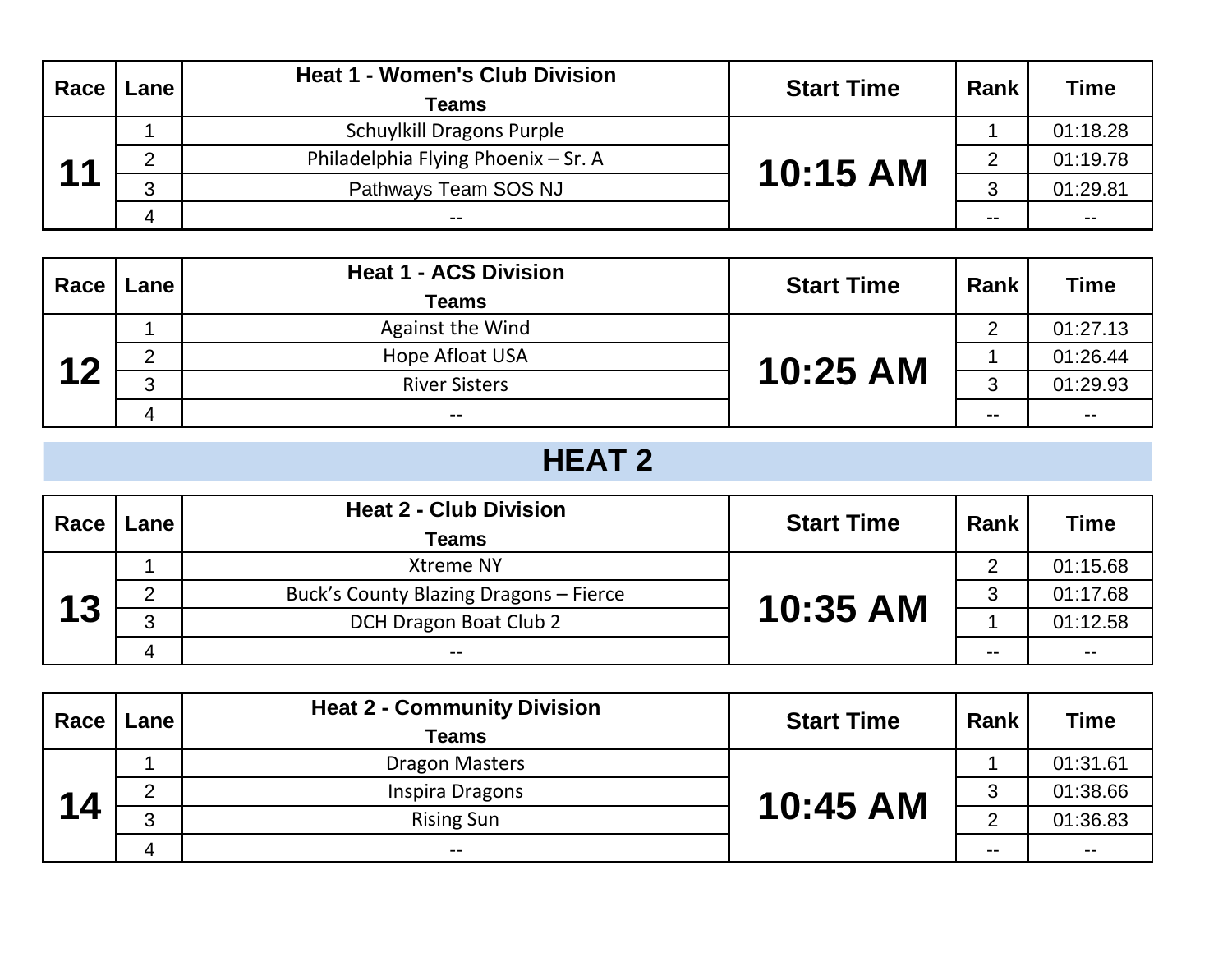| Race | <b>Lane</b> | <b>Heat 2 - Women's Club Division</b><br>Teams | <b>Start Time</b> | Rank | <b>Time</b> |
|------|-------------|------------------------------------------------|-------------------|------|-------------|
|      |             | <b>Schuylkill Dragons Purple</b>               |                   |      | 01:19.30    |
|      | ◠           | <b>Annapolis Dragons</b>                       | 10:55 AM          | 3    | 01:37.01    |
| 15   | ◠           | Philadelphia Flying Phoenix - Fire             |                   | ◠    | 01:23.91    |
|      |             | $- -$                                          |                   | --   | $- -$       |

| Race | <b>Lane</b> l | <b>Heat 2 - Community Division</b><br>Teams | <b>Start Time</b> | Rank   | <b>Time</b>   |
|------|---------------|---------------------------------------------|-------------------|--------|---------------|
|      |               | Flying Friends & Family                     |                   |        | 01:30.20      |
|      | ▃             | <b>Trauma Naked Dragons</b>                 | 11:05 AM          | ⌒      | 01:31.98      |
| 16   | ⌒             | Periop Paddlers                             |                   | ◠<br>J | 01:39.59      |
|      | 4             | $- -$                                       |                   | --     | $\sim$ $\sim$ |

| Race                          | <b>Lane</b> | <b>Heat 2 - Club Division</b><br><b>Teams</b> | <b>Start Time</b> | Rank  | <b>Time</b> |
|-------------------------------|-------------|-----------------------------------------------|-------------------|-------|-------------|
|                               |             | <b>DBC Fire Dragons</b>                       |                   | ◠     | 01:18.65    |
| $\overline{\phantom{a}}$<br>л |             | DCH Dragon Boat Club 3                        | 11:15 AM          | 3     | 01:18.66    |
|                               | ◠           | Tempest                                       |                   |       | 01:17.50    |
|                               | 4           | $- -$                                         |                   | $- -$ | $- -$       |

| Race | Lane | <b>Heat 2 - Women's Community Division</b><br><b>Teams</b> | <b>Start Time</b> | Rank | <b>Time</b> |
|------|------|------------------------------------------------------------|-------------------|------|-------------|
|      |      | Kappa Slayers                                              |                   | ્ર   | 01:40.19    |
|      |      | The Witches of East Greenwich                              | 11:25 AM          |      | 01:33.53    |
| 18   | ົ    | Like Big Boats and I Can Not Lie                           |                   | ◠    | 01:35.36    |
|      | 4    | $- -$                                                      |                   | --   | $- -$       |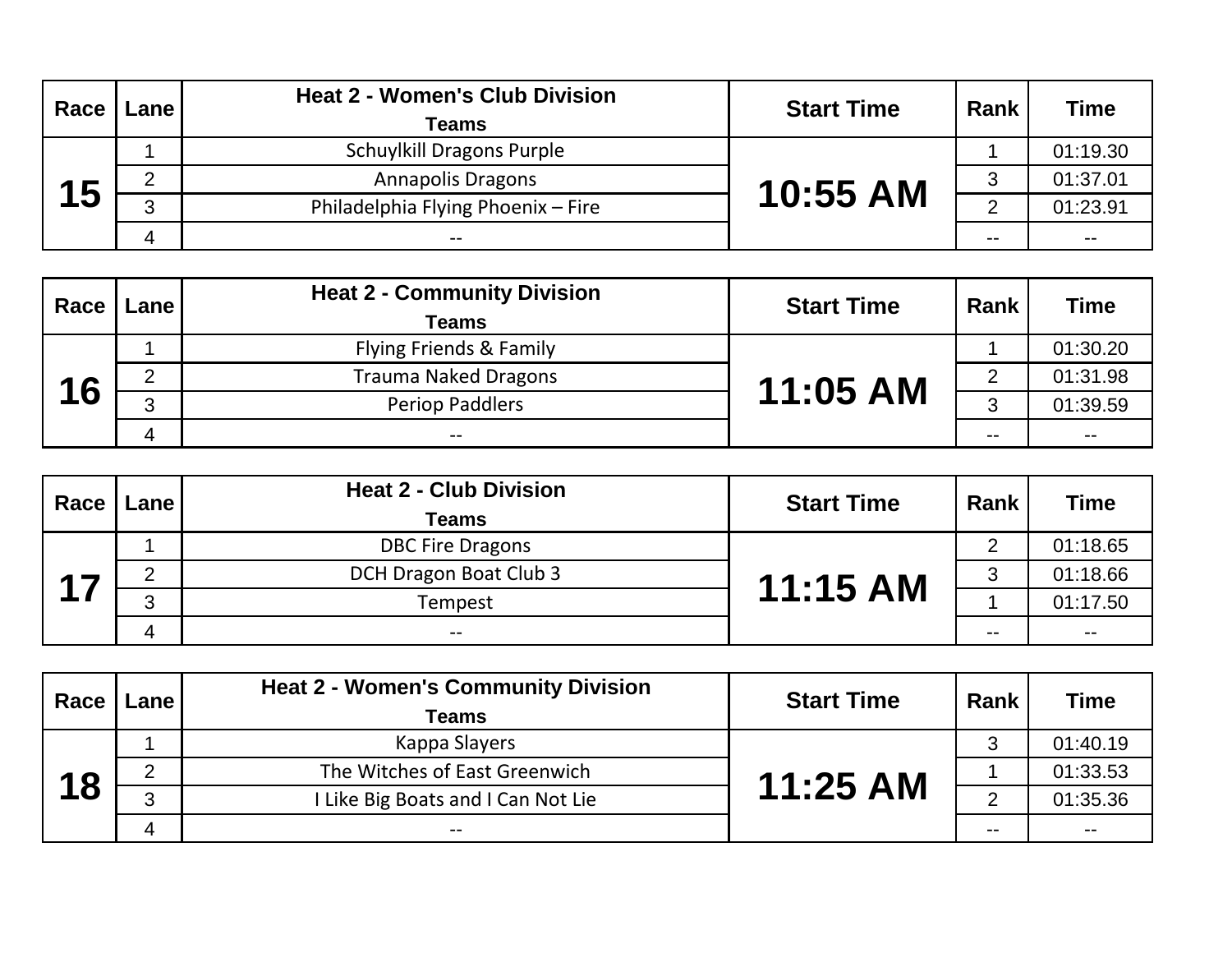| Race | Lane   | <b>Heat 2 - Club Division</b><br><b>Teams</b> | <b>Start Time</b> | Rank | <b>Time</b> |
|------|--------|-----------------------------------------------|-------------------|------|-------------|
|      |        | <b>Puff Puff Dragons</b>                      |                   | ◠    | 01:17.20    |
|      | ◠<br>∼ | <b>Machestic Dragons</b>                      | 11:40 AM          | 4    | 01:33.36    |
| 19   | ◠      | <b>River Runners</b>                          |                   | ◠    | 01:19.28    |
|      | Δ      | DCH Dragon Boat Club 1                        |                   |      | 01:16.00    |

| Race | Lane | <b>Heat 2 - Women's Community Division</b><br>Teams | <b>Start Time</b> | Rank | <b>Time</b>   |
|------|------|-----------------------------------------------------|-------------------|------|---------------|
|      |      | <b>Viking Dragons</b>                               |                   | ⌒    | 01:38.55      |
|      |      | <b>DBC Dynamic Paddlers</b>                         | 11:50 AM          |      | 01:28.68      |
| 20   |      | $- -$                                               |                   | --   | $\sim$ $\sim$ |
|      |      | $- -$                                               |                   | --   | $- -$         |

| Race | Lane | <b>Heat 2 - Women's Club Division</b><br>Teams | <b>Start Time</b> | Rank  | <b>Time</b> |
|------|------|------------------------------------------------|-------------------|-------|-------------|
|      |      | Pathways Team SOS NJ                           |                   | ⌒     | 01:36.50    |
| 04   | ⌒    | Hope Afloat USA 2                              | 12:00 PM          | 3     | 01:45.85    |
|      | റ    | Philadelphia Flying Phoenix - Sr. C            |                   |       | 01:33.18    |
|      |      | $- -$                                          |                   | $- -$ | $- -$       |

| Race | Lane | <b>Heat 2 - Community Division</b><br><b>Teams</b> | <b>Start Time</b> | Rank | <b>Time</b>   |
|------|------|----------------------------------------------------|-------------------|------|---------------|
|      |      | <b>Pottstown Dragon Warriors</b>                   |                   |      | 01:22.83      |
| ററ   | ⌒    | <b>Hydra Warriors</b>                              | <b>12:10 PM</b>   | հ    | 01:29.83      |
|      | റ    | Urban Promise                                      |                   | ⌒    | 01:24.08      |
|      |      | $\sim$ $\sim$                                      |                   | --   | $\sim$ $\sim$ |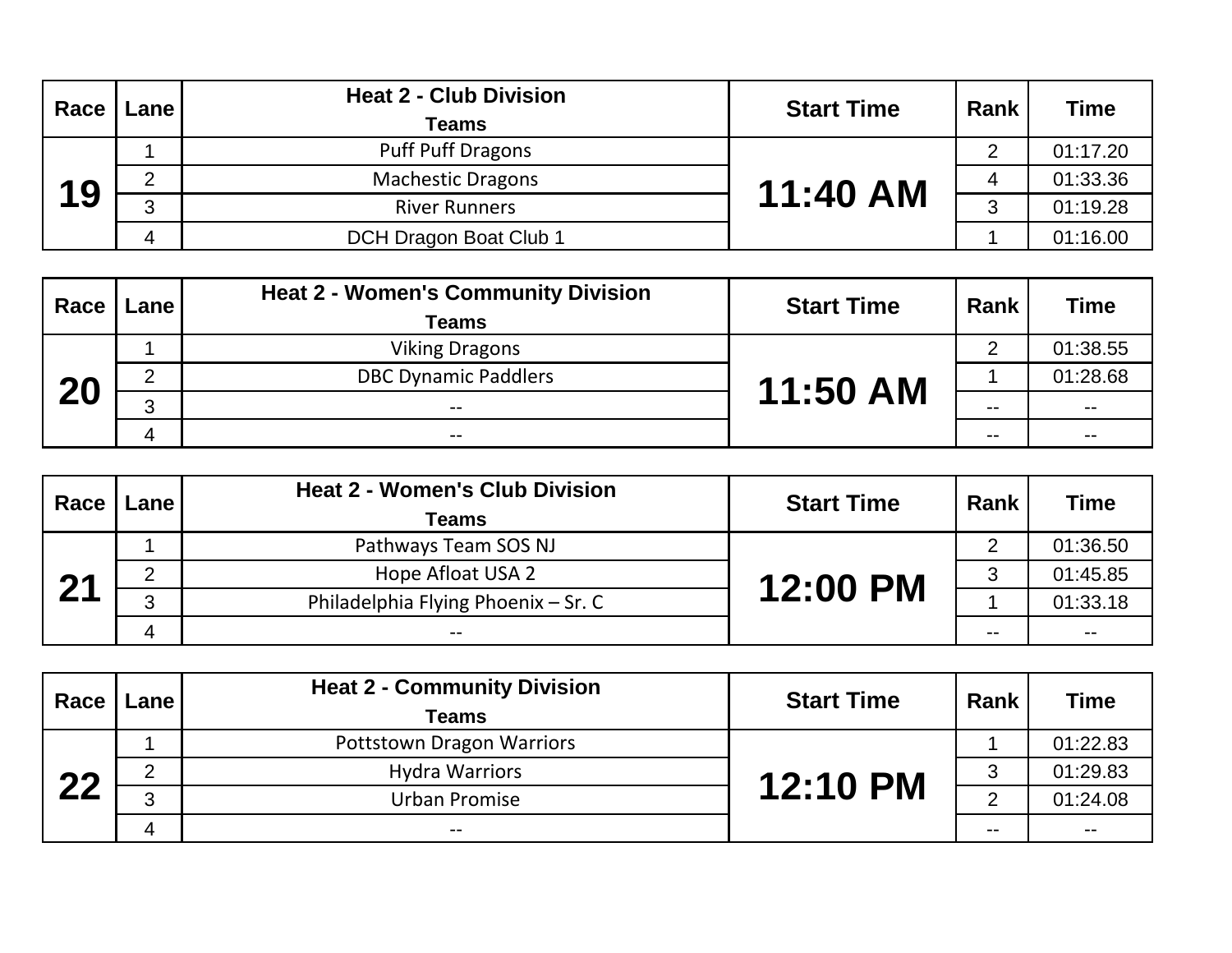| Race | Lane | <b>Heat 2 - Women's Club Division</b><br>Teams | <b>Start Time</b> | Rank | Time     |
|------|------|------------------------------------------------|-------------------|------|----------|
|      |      | <b>Schuylkill Dragons Gold</b>                 |                   | 3    | 01:28.33 |
|      |      | Philadelphia Flying Phoenix - Sr. A            | 12:20 PM          |      | 01:22.43 |
| 23   | ◠    | Bucks County Blazing Dragons - Fury*           |                   | ົ    | 01:23.93 |
|      |      | --                                             |                   | --   | $- -$    |

| Race | Lane   | <b>Heat 2 - ACS Division</b><br><b>Teams</b> | <b>Start Time</b> | Rank | <b>Time</b> |
|------|--------|----------------------------------------------|-------------------|------|-------------|
|      |        | Hope Afloat USA                              |                   | ⌒    | 01:29.66    |
| 24   | n<br>_ | <b>River Sisters</b>                         | 12:30 PM          | 3    | 01:30.25    |
|      | ◠<br>ີ | Against the Wind                             |                   |      | 01:29.23    |
|      | 4      | $- -$                                        |                   | --   | $- -$       |

# **LUNCH BREAK : 40 minutes**

| Race | Lane I | <b>Final D - Club Division</b><br><b>Teams</b> | <b>Start Time</b> | Rank | <b>Time</b> |
|------|--------|------------------------------------------------|-------------------|------|-------------|
|      |        | <b>Machestic Dragons</b>                       |                   | ⌒    | 01:30.20    |
| 25   | ⌒      | <b>DBC Fire Dragons</b>                        | <b>1:10 PM</b>    |      | 01:20.40    |
|      | ◠      | $- -$                                          |                   | --   | $- -$       |
|      |        | $\sim$ $\sim$                                  |                   | --   | $- -$       |

| Race | <b>Lane</b> | <b>Final C - Community Division</b><br><b>Teams</b> | <b>Start Time</b> | Rank  | <b>Time</b> |
|------|-------------|-----------------------------------------------------|-------------------|-------|-------------|
|      |             | Inspira Dragons                                     |                   | ⌒     | 01:34.06    |
| 26   | ⌒           | <b>Dragon Masters</b>                               | <b>1:20 PM</b>    |       | 01:33.26    |
|      | ◠           | <b>Periop Paddlers</b>                              |                   | 2     | 01:35.06    |
|      |             | $- -$                                               |                   | $- -$ | $- -$       |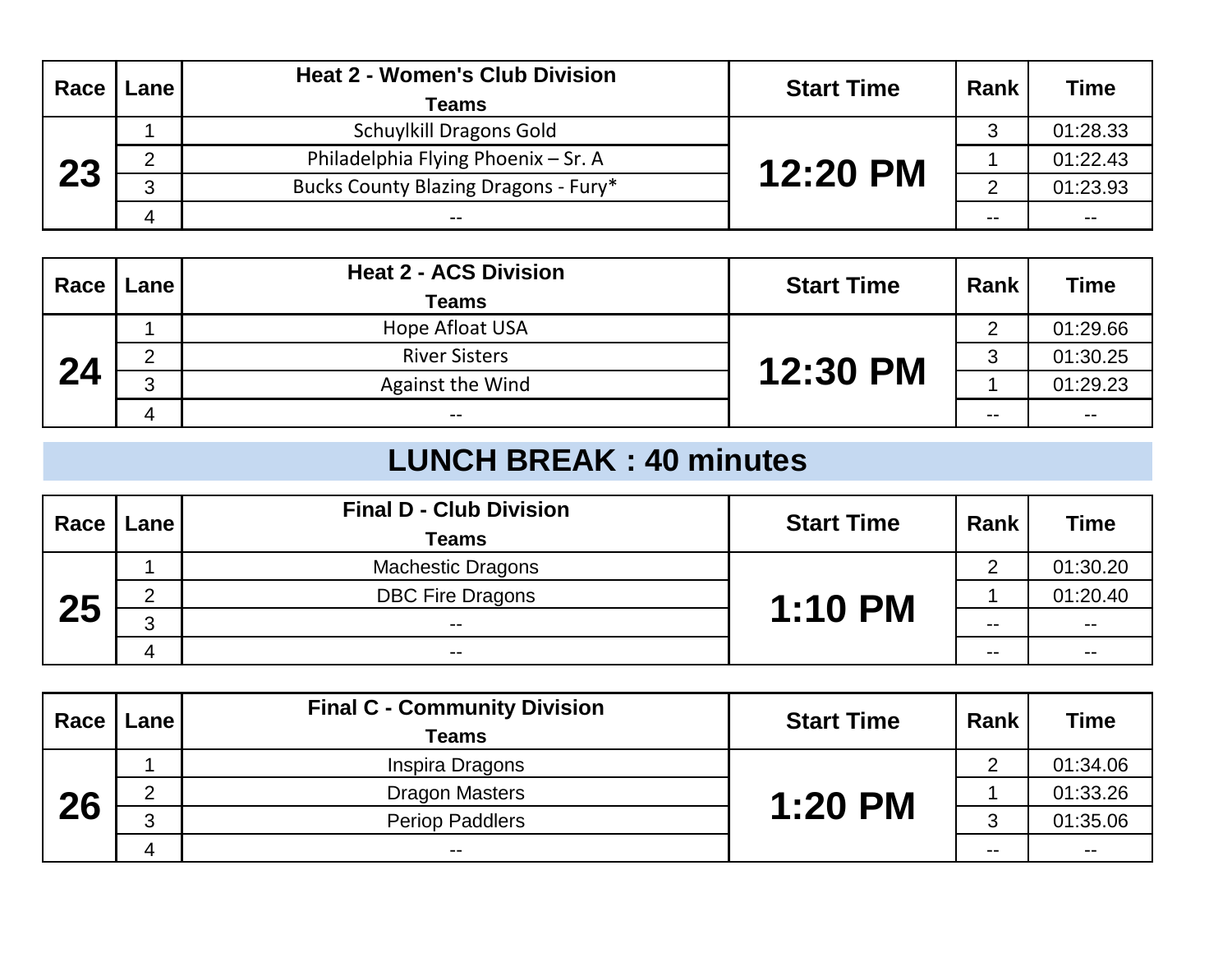| Race | Lane | <b>Final C - Women's Club Division</b><br><b>Teams</b> | <b>Start Time</b> | Rank | <b>Time</b> |
|------|------|--------------------------------------------------------|-------------------|------|-------------|
|      |      | Pathways Team SOS NJ                                   |                   | ⌒    | 01:31.21    |
| 07   | ∠    | Philadelphia Flying Phoenix - Sr. C                    | <b>1:30 PM</b>    |      | 01:29.43    |
|      | ⌒    | Hope Afloat USA 2                                      |                   | ◠    | 01:41.80    |
|      | 4    | $- -$                                                  |                   | --   | $- -$       |

| Race | Lane l | <b>Final B - Community Division</b><br>Teams | <b>Start Time</b> | Rank   | <b>Time</b>   |
|------|--------|----------------------------------------------|-------------------|--------|---------------|
|      |        | <b>Trauma Naked Dragons</b>                  |                   | ⌒      | 01:33.90      |
| 28   |        | <b>Flying Friends &amp; Family</b>           | <b>1:40 PM</b>    |        | 01:32.96      |
|      | ◠      | <b>Rising Sun</b>                            |                   | ◠<br>ບ | 01:35.68      |
|      | Δ      | $- -$                                        |                   | $- -$  | $\sim$ $\sim$ |

| Race | Lane | <b>Final C - Club Division</b><br><b>Teams</b> | <b>Start Time</b> | Rank  | <b>Time</b> |
|------|------|------------------------------------------------|-------------------|-------|-------------|
|      |      | DCH Dragon Boat Club 3                         |                   | ⌒     | 01:20.15    |
|      |      | Buck's County Blazing Dragons - Fierce         | <b>1:50 PM</b>    |       | 01:19.94    |
| 29   | ◠    | $- -$                                          |                   | $- -$ | $- -$       |
|      | 4    | $- -$                                          |                   | $- -$ | $- -$       |

| Race | Lane | <b>Final B - Women's Community Division</b><br><b>Teams</b> | <b>Start Time</b> | Rank | <b>Time</b>              |
|------|------|-------------------------------------------------------------|-------------------|------|--------------------------|
|      |      | Kappa Slayers                                               |                   |      | 01:38.20                 |
| 30   |      | <b>Viking Dragons</b>                                       | 2:00 PM           | ⌒    | 01:41.80                 |
|      | റ    | $- -$                                                       |                   | --   | $\overline{\phantom{a}}$ |
|      |      | $- -$                                                       |                   | --   | $- -$                    |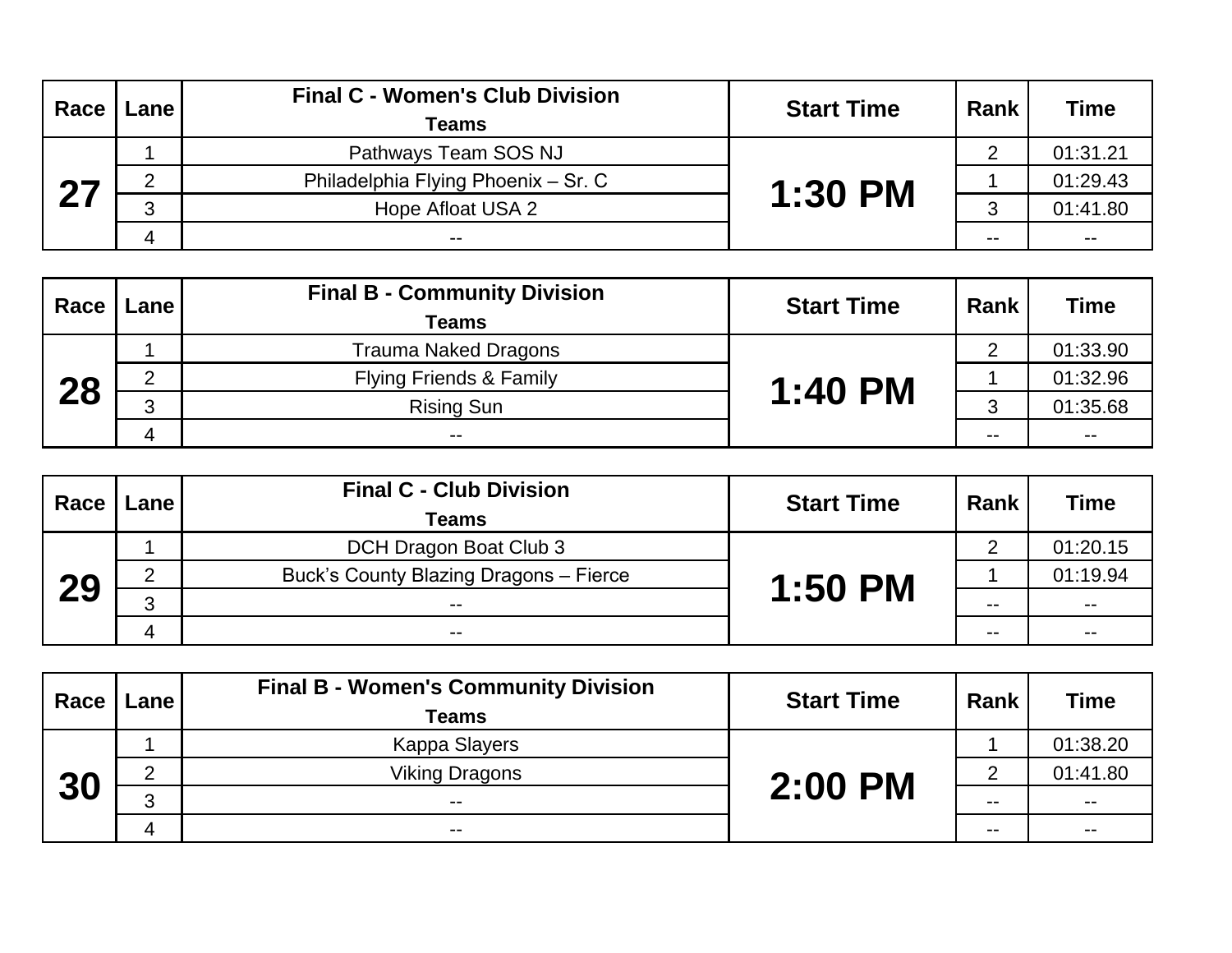| Race | Lane I | <b>Final B - Club Division</b><br><b>Teams</b> | <b>Start Time</b> | Rank   | <b>Time</b>   |
|------|--------|------------------------------------------------|-------------------|--------|---------------|
|      |        | Tempest                                        |                   |        | 01:17.21      |
| 24   |        | <b>Xtreme NY</b>                               | 2:10 PM           | ⌒      | 01:19.40      |
| ◡    | ⌒      | <b>River Runners</b>                           |                   | ≏<br>ບ | 01:20.36      |
|      |        | $- -$                                          |                   | $- -$  | $\sim$ $\sim$ |

| Race | Lane I | <b>Final A - Women's Community Division</b><br>Racing for Gold, Silver and Bronze Medals) | <b>Start Time</b> | Rank | <b>Time</b>   |
|------|--------|-------------------------------------------------------------------------------------------|-------------------|------|---------------|
| 32   |        | The Witches of East Greenwich                                                             |                   | っ    | 01:30.13      |
|      |        | <b>DBC Dynamic Paddlers</b>                                                               | 2:20 PM           |      | 01:27.31      |
|      | ◠      | I Like Big Boats and I Can Not Lie                                                        |                   | 2    | 01:33.98      |
|      | Δ      | --                                                                                        |                   | --   | $\sim$ $\sim$ |

| Race | Lane l | <b>Final B - Women's Club Division</b><br><b>Teams</b> | <b>Start Time</b> | Rank | <b>Time</b> |
|------|--------|--------------------------------------------------------|-------------------|------|-------------|
|      |        | Annapolis Dragons                                      |                   | 3    | 01:29.43    |
|      | ⌒      | Philadelphia Flying Phoenix - Fire                     | 2:30 PM           |      | 01:22.44    |
| 33   | ◠      | <b>Schuylkill Dragons Gold</b>                         |                   | ⌒    | 01:26.46    |
|      |        | $- -$                                                  |                   | --   | $- -$       |

| Race | <b>Lane</b> I | <b>Final A - Community Division</b><br>Racing for Gold, Silver and Bronze Medals) | <b>Start Time</b> | Rank | <b>Time</b>   |
|------|---------------|-----------------------------------------------------------------------------------|-------------------|------|---------------|
|      |               | Urban Promise                                                                     |                   | ⌒    | 01:21.83      |
| 34   |               | Pottstown Dragon Warriors                                                         | 2:40 PM           |      | 01:21.58      |
|      | ◠             | <b>Hydra Warriors</b>                                                             |                   | հ    | 01:32.65      |
|      |               | $- -$                                                                             |                   | --   | $\sim$ $\sim$ |